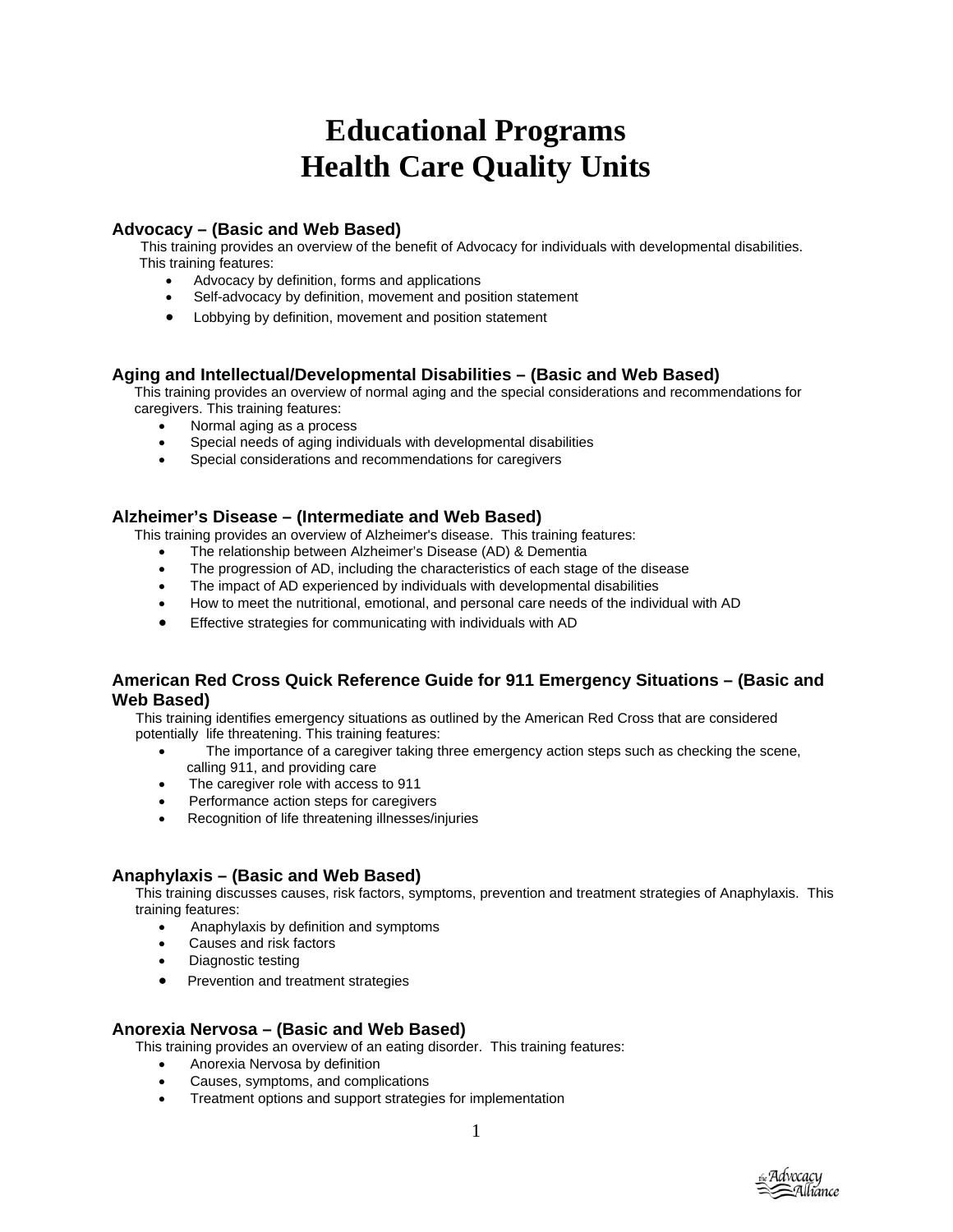## **Asthma Basics – (Basic and Web Based)**

This training provides an overview of a respiratory illness. This training features:

- The physiology of the lungs and how Asthma alters pulmonary function
- Types of Asthma
- Signs and symptoms of Asthma
- Different treatments for Asthma
- Preventative plan for managing Asthma

## **Augmentative and Alternative Communication (ACC) – (Basic and Web Based)**

This training provides participants with an overview of Augmentative and Alternative Communication. Communication disorders will be identified. This training features:

- The need for ACC
- Types of ACC, aided and unaided
- Evaluations for ACC by team members
- ACC resources by Pennsylvania's Initiative on Assistive Technology

## **Autism Spectrum Disorders – (Dual Diagnosis Series)**

This training discusses the three core features of Autism: social interaction, communication and restrictive,

repetitive behaviors and how these core features can be observed. This training features:

• A discussion regarding considerations related to mental illness as well as suggestions for supporting an individual with Autism

## **Autism – (Basic and Web Based)**

 This training provides participants with an overview of Autism. Symptoms of Autism will be identified and strategies for the caregiver will be explored. This training features:

- An introduction to Autism
- Symptoms and characteristics
- The causes, theories, and treatment options

#### **Bed Bugs (Basic and Web Based)**

This training provides participants with an overview of Bed Bugs. This training features:

- Definition and identification of Bed Bugs
- Review of the historical perspective
- Discussion of the life cycle of Bed Bugs
- Identification of hiding spots and signs of infestation
- Prevention and treatment

#### **Behavioral De-Escalation – (Intermediate and Web Based)**

 This training discusses Behavioral De-escalation and factors contributing to challenging behaviors. This training features:

- Stages of crisis
- The process of assessment in Behavioral De-escalation
- Appropriate interventions for each stage of crisis

#### **Bereavement – (Basic and Web Based)**

This training introduces participants to Bereavement and the grief process. This training features:

- The stages of accepting death
- How to "break the bad news"
- Ideas that can be used to assist adults with developmental disabilities experiencing the grief process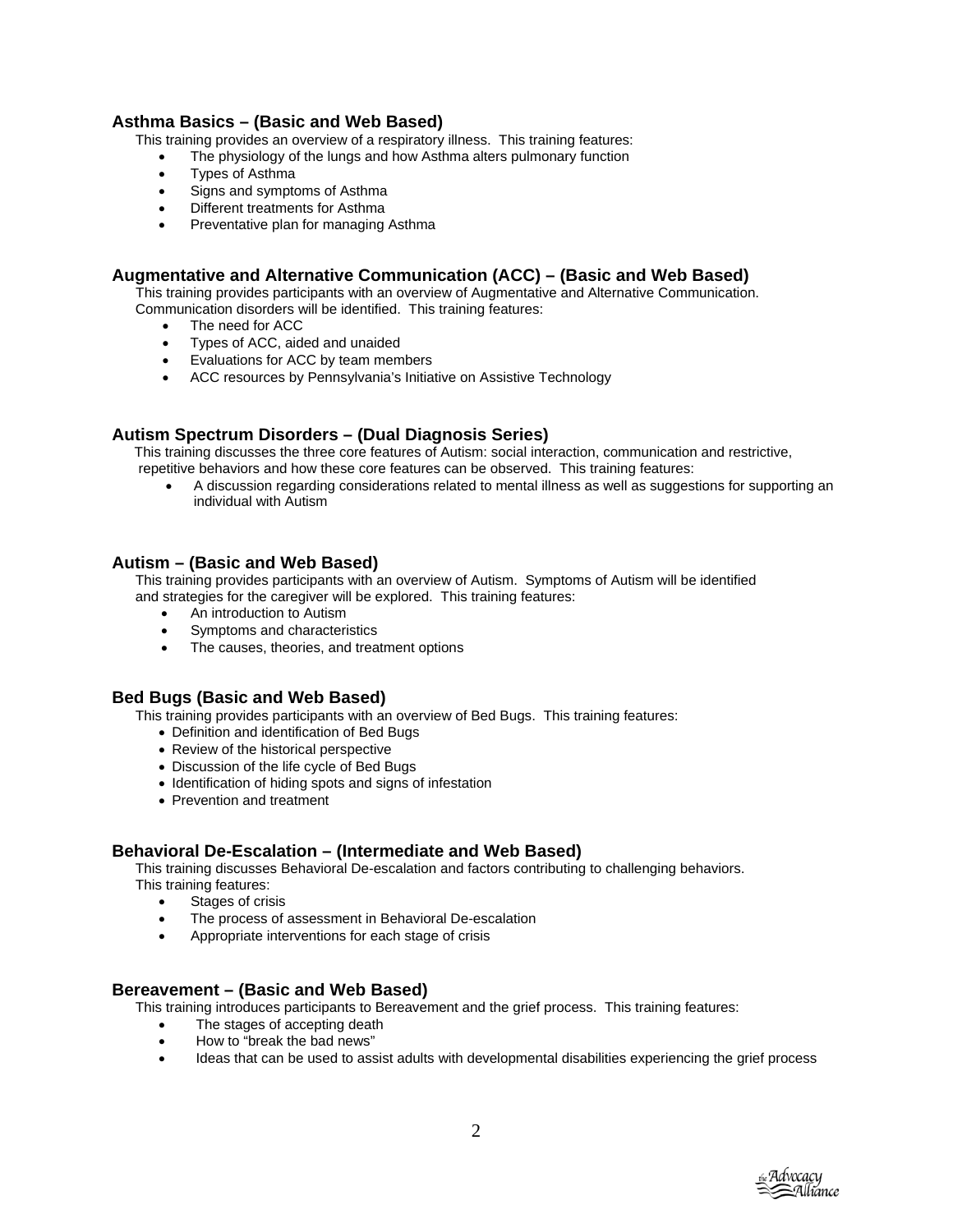## **Bipolar Disorder – (Basic and Web Based)**

This training provides participants with an overview of Bipolar Disorder. This training features:

- Depressive and manic symptoms
- Types of Bipolar Disorders
- Co-morbid conditions of the Bipolar Disorder
- Medication/therapy treatment options
- Manifestation of Bipolar Disorder in women, children/adolescents and older adults
- Bipolar Disorder in an individuals with developmental disabilities

## **Body Mechanics and Transfer Activities – (Basic and Web Based)**

 This training emphasizes the importance of understanding lifting techniques and how the body performs functions of lifting. This training features:

- Basic anatomy of the spine and back
- Consequences of poor Body Mechanics
- Risk factors for musculoskeletal injuries
- Principles of good Body Mechanics
- Safe handling (lifts and transfers) of individuals

## **Borderline Personality Disorder – (Basic and Web Based)**

 This training provides participants with an overview of Personality Disorders and specifics on Borderline Personality Disorder. This training features:

- A general overview of Personality Disorders
- Facts related to Borderline Personality Disorder
- Causes, symptoms, treatment options
- Best practices features and research

## **Bulimia – (Basic and Web Based)**

This training provides information on an eating disorder known as Bulimia. Other eating disorders are also discussed. This training features:

- Criteria for the diagnosis of Bulimia
- Causes and complications of Bulimia
- Evaluations important in Bulimia
- Treatment of Bulimia

#### **Cardiovascular System: Functions, Diseases and Treatments – (Basic and Web Based)**

This training provides an overview of cardiovascular disease (CVD). This training features:

- CVD by definition
- Causes and types of CVD
- Effects of CVD and risk factors
- Warning signs of CVD

#### **Caregiver Sensitivity – (Basic and Web Based)**

 This training discusses sensitivity as it pertains to caregivers working with individuals with developmental disabilities. This training feature:

- Types of abuse
- Dynamics of an abusive relationship
- Barriers to break free from abuse
- The caregiver's role in detecting and reporting abuse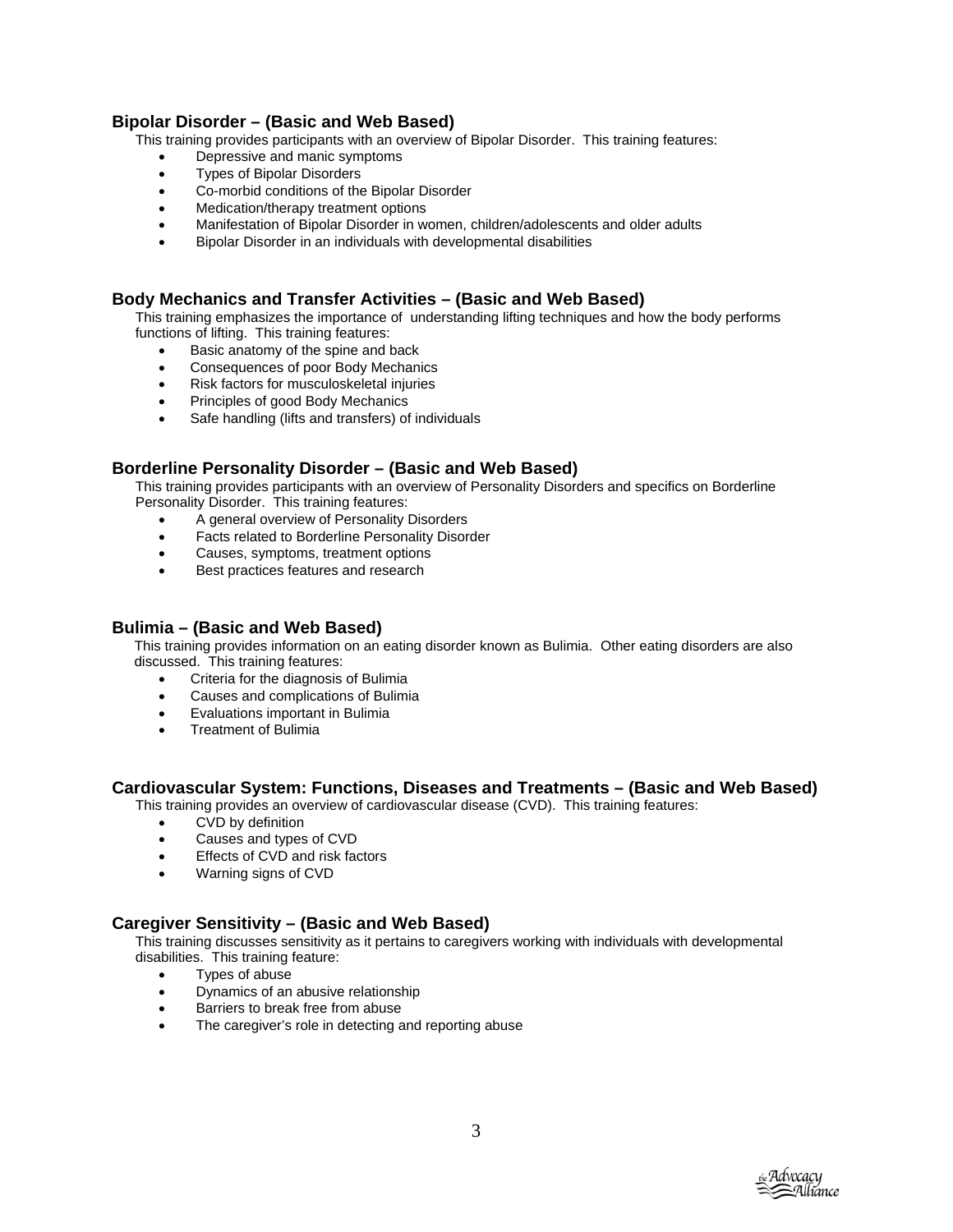## **Celiac Disease – (Basic and Web Based)**

This training provides an overview of Celiac Disease and related complications. This training features:

- Gluten and casein by definition
- Risk factors, especially in people with Down Syndrome or Autism
- Symptoms, complications, screening and diagnostic limitations

## **Cerebral Palsy – (Basic and Web Based)**

This training provides a general overview of Cerebral Palsy. This training features:

- Cerebral Palsy by definition
- Causes associated with the diagnosis
- Types of Cerebral Palsy
- Health complications of Cerebral Palsy

#### **Cholesterol – (Basic and Web Based)**

This training provides an overview of Cholesterol. This training features:

- Cholesterol by definition and the relationship to Cardiovascular Disease
- Causes of elevated Cholesterol
- Treatment and preventative measures

## **Common Chronic Health Conditions – (Dual Diagnosis Series)**

This session is included in the pre-requisite courses for the Dual Diagnosis Curriculum. This topic is designed to increase awareness of what chronic conditions are and how they affect people with an intellectual disability. This training features:

- Raising an awareness with the Direct Support Professional of changes in behavior/attitude and lifestyle in the people they help support
- Tools to help support people with intellectual disability

#### **Common Medications and Side Effects – (Dual Diagnosis Series)**

This session is one in a series of pre-requisite courses for the upcoming Dual Diagnosis Curriculum for Direct Support Professionals. People with an intellectual disability are more likely to be prescribed multiple medications. This training features:

- and what needs to be observed, documented and reported • What the Direct Support Professional needs to know as the reason for medications, side effects
- advice or information received in the Department of Public Welfare's Medication Administration Training • The importance for the attendant to realize that the session is not intended to replace medical

#### **Communicable Diseases and Preventable Immunizations – (Basic and Web Based)**

This training provides a general overview of Communicable Diseases. This training features:

- The role of vaccines in the prevention of diseases
- The recommended adult immunization schedule
- An overview of Communicable Diseases

#### **Communicating with the Nonverbal Individual – (Basic and Web Based)**

 This training provides a general overview of Communicating with the Nonverbal Individual. This training features:

- Effective interpersonal communication
- Challenges experienced with nonverbal communication
- Strategies to support individuals who are nonverbal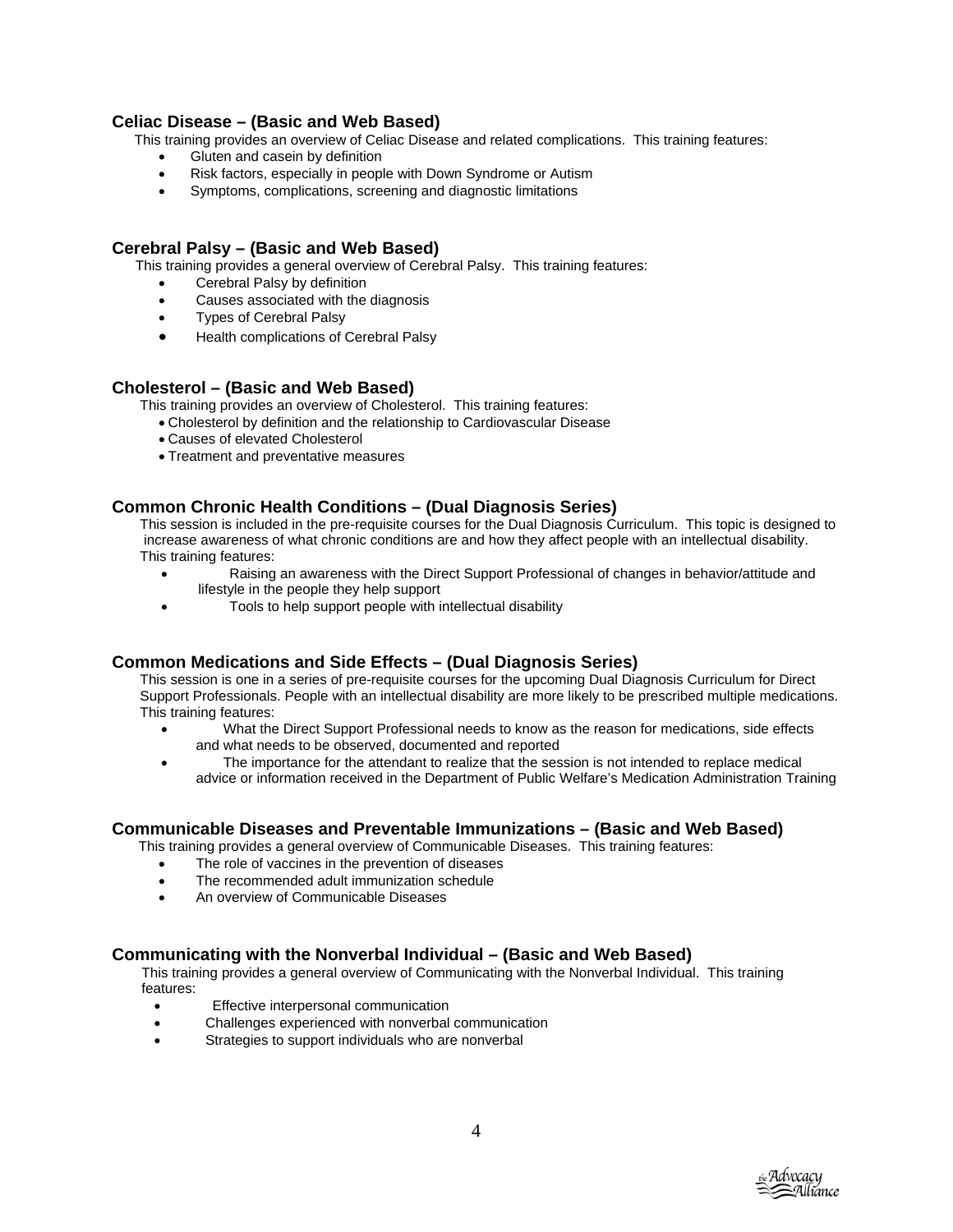## **Communicating with the PCP and other Medical Specialists – (Dual Diagnosis Series)**

 This training is part of the pre-requisite for the Dual Diagnosis Curriculum. This training provides Direct Support Professionals awareness of valuable information about the individual's health, likes/dislikes, wants/needs and behaviors. This training features:

- The DSP as the first person to be aware of any changes in the individual, whether physical or behavioral
- When an individual has an appointment to see a physician, it is important that caregivers not only effectively report the necessary information to the physician, but also document the outcome of the appointment to ensure that all of the doctor's orders are followed
- All aspects of communicating along with the PCP, specialists, and others through helpful tools

## **Communicating With the Psychiatrist – (Dual Diagnosis Series)**

This training provides a discussion, from the psychiatrist's perspective, on the information that the psychiatrist needs from the team and the person receiving psychiatric care in order to optimize psychiatric outcomes. This training features:

• The role of the psychiatrist as an active team member

## **Compromised Skin Integrity – (Basic and Web Based)**

 This training provides a general overview on the importance of Compromised Skin Integrity. This training features:

- The role of the skin as an organ
- Interventions that reduce the threat to Compromised Skin Integrity
- The stages of skin breakdown
- Barriers to healing
- Risk factors for altered skin integrity

## **Crisis Supports and Debriefing – (Dual Diagnosis Series)**

This training provides the Direct Support Professional with the information necessary to recognize what constitutes a crisis situation. This training features:

- Utilize positive crisis prevention techniques
- Identify positive de-escalation techniques
- • Having a working knowledge of how to manage a crisis situation including what to do if a person supported has to go to a crisis center and knowing what debriefing is and how it is conducted
- Knowing the benefits of the debriefing procedures

## **Cultural Diversity – (Intermediate and Web Based)**

This training provides an overview of culture, cultural diversity, and cultural competence. This training features:

- The value of cultural competency
- e Biases that may be a barrier to increase cultural competenc

## **Deep Vein Thrombosis (DVT) – (Basic and Web Based)**

This training offers an overview of Deep Vein Thrombosis. Pulmonary Embolus is also discussed. This training features:

- A definition of DVT
- Risk factors for and symptoms of DVT
- Diagnosis, treatment, and prevention of DVT

#### **Dementia – (Basic and Web Based)**

This training offers an overview of Dementia, treatment options, and support strategies. This training features:

- Dementia by definition and common causes
- Observable signs of Dementia

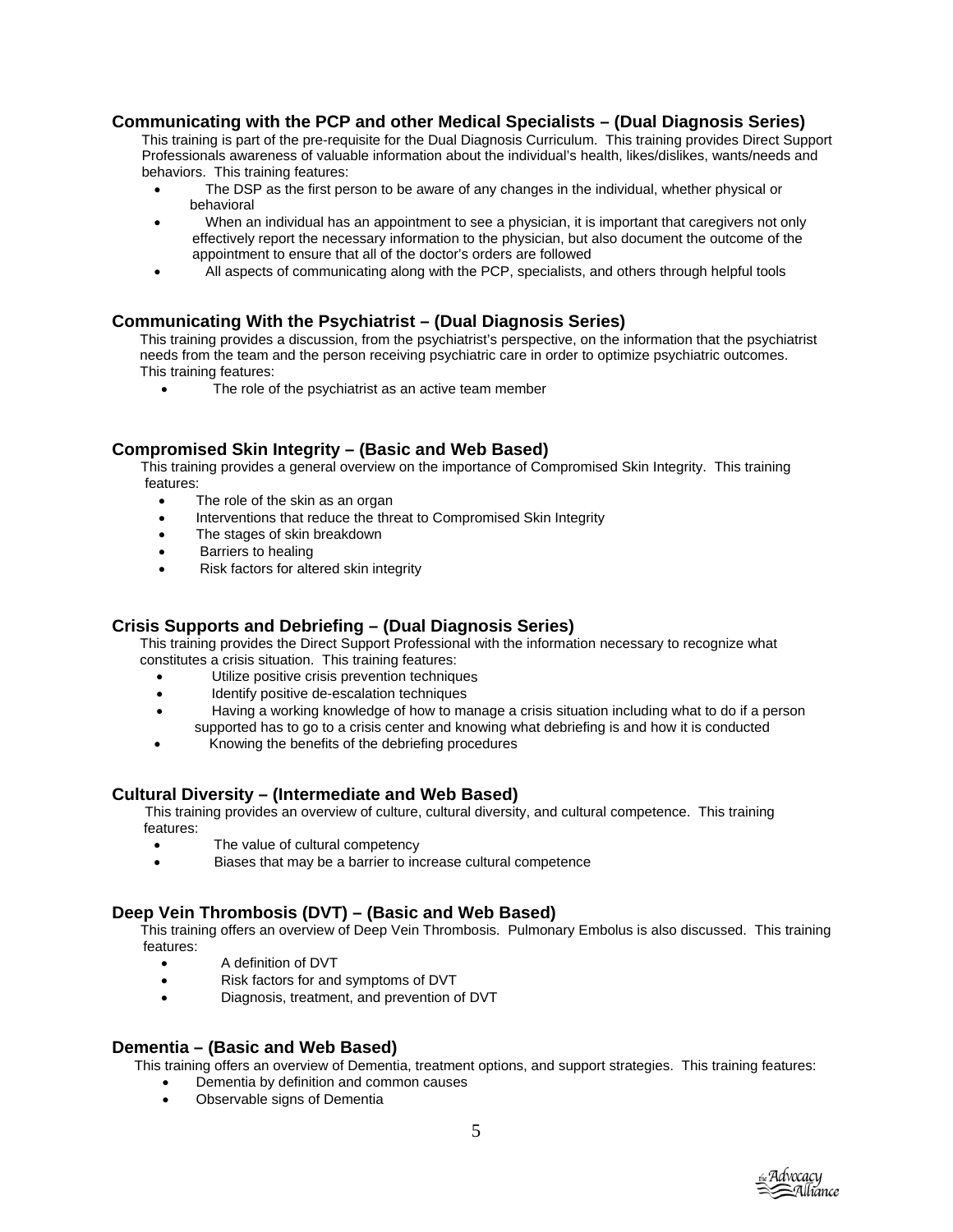- How to develop a care plan to provide care for individuals with Dementia
- Ways to adapt the environment to assure safety
- Differentiating between Alzheimer's and Dementia

## **Depression – (Intermediate and Web Based)**

This training creates an awareness of Depression and how the disorder may present in individuals with developmental disabilities. This training features:

- Symptoms of Depression
- Treatment options
- Medications used to treat Depression
- Medications interactions and side effects

## **Developmental Disabilities – (Basic and Web Based)**

This training provides a comprehensive overview of Developmental Disabilities. This training features:

- Five types of Developmental Disabilities
- The four levels of developmental disabilities
- Person first and the disability second language
- Prevalence and causes of intellectual and developmental disabilities
- Diagnostic classifications and meanings related to the disabilities
- Physiological and cognitive differences in individuals with intellectual disabilities

## **Diabetes – (Basic and Web Based)**

This training provides an overview of Diabetes, including long-term management strategies. This training features:

- Anatomy and physiology of Diabetes
- Risk factors, signs, and symptoms of Diabetes
- Comparison of hypoglycemia with hyperglycemia
- Treatment and long-term management of Diabetes
- Complications of Diabetes

#### **Down Syndrome – (Basic and Web Based)**

This training provides an overview of Down Syndrome and ways to support individuals with Downs Syndrome. This training features:

- Down Syndrome by definition
- Causes, risk factors, and complications
- Management strategies and ways to support individuals with Down Syndrome

## **Dual Diagnosis in the United States: Past, Present and Future – (Dual Diagnosis Series)**

This training provides an overview of the development of intellectual disability and dual diagnosis services from pre-1900 to the present time. This training features:

- An outline of the various movements and trends in Dual Diagnosis services from Eugenics to Everyday Lives and beyond.
- Multi-media information such as the Pennhurst and Willowbrook exposes

#### **Dysphagia – (Intermediate and Web Based)**

This training provides an overview of Dysphagia and ways to support individuals with this swallowing disorder. This training features:

- The swallowing process and phases
- Causes of Dysphagia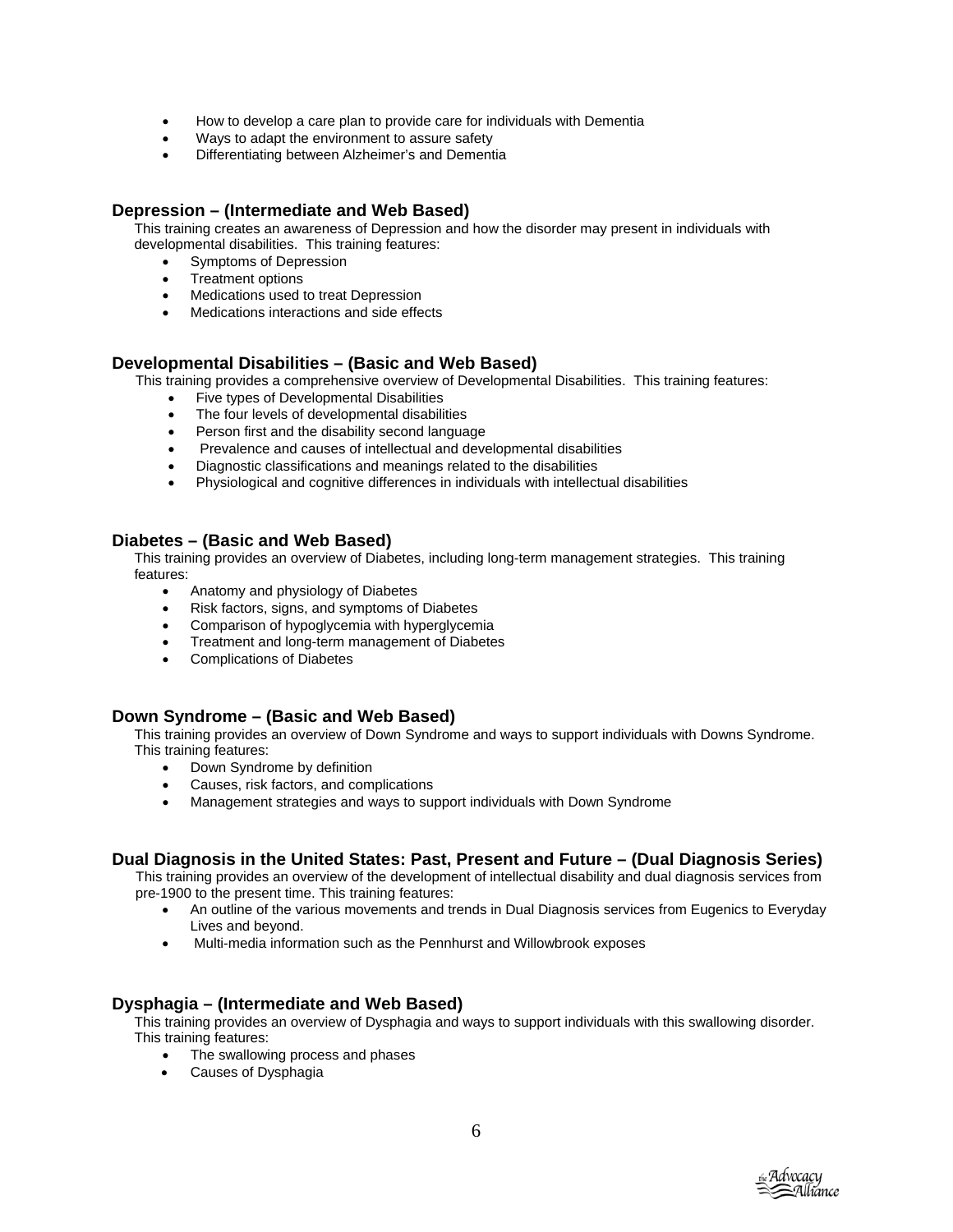- Symptoms and complications of Dysphagia
- Diet, environmental dangers, screening tools
- The role of specialists and importance of special examinations Safe swallowing methods

## **Effective Communication – (Intermediate and Web Based)**

This training discusses the elements of Effective Communication. This training features:

- Effective listening by definition
- Comprehensive preparation for health care appointments
- Effective Communication with health care providers

## **Epilepsy and Seizures – (Basic and Web Based)**

This training provides an overview of Seizures and Epilepsy. This training features:

- Epilepsy and Seizures by definition
- The Seizure Disease process
- Characteristics of several different types of Seizures
- First aid protocols for Seizure activity
- Emergency management protocols and procedures

## **Essential Tremor – (Basic and Web Based)**

This training provides an overview of Essential Tremor (ET). This training features:

- Essential tremor by definition
- The diagnosis and types of tremor
- Symptoms and causes of ET
- Available medical treatment for ET

## **Fall Prevention – (Basic and Web Based)**

 This training provides an overview on Slips, Trips, and Falls specific to individuals with developmental disabilities and conditions that contribute to their increased risk of falls. This training features:

- Fall risk factors and assessments
- Causes of falls and effective ways to prevent falls
- The potential complications of a fall
- The types of interventions and appropriate documentation if falls occur

## **Functional Behavior Assessment and Behavioral Support Planning – (Dual Diagnosis Series)**

 This training provides an overview for providers and other agencies regarding what a functional behavior assessment is, how it is developed and why it is utilized. The training features:

• Information related to best practices in the development and recognition of a detailed behavioral support plan

## **Gastroesophageal Reflux Disease (GERD) – (Basic and Web Based)**

This training offers an overview of GERD and care of an individual with this disorder. This training features:

- The normal structure of the gastrointestional system
- GERD by definition
- A summary of the different causes of GERD
- Current treatments for GERD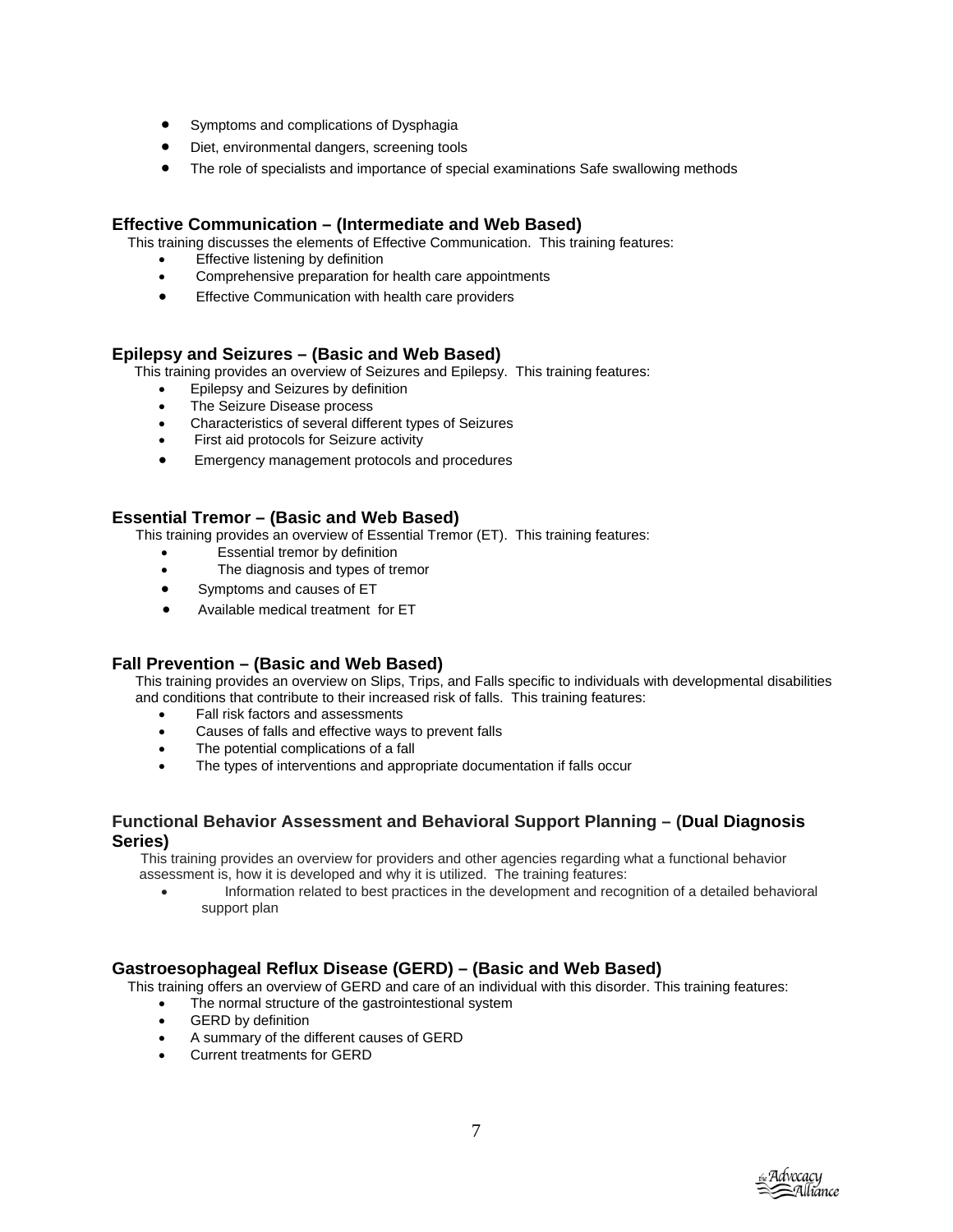## **Gastrointestinal Disorders – (Basic and Web Based)**

This training provides an overview of three common Gastrointestinal Disorders. This training features:

- Basic anatomy and physiology of the digestive tract
- Signs, symptoms, causes, diagnosis, treatment, complications and prevention of Gastrointestinal **Disorders**
- Prevention of traveler's diarrhea

## **Guidelines For Emergency Room Visits or Hospitalizations – (Basic and Web Based)**

 This training describes best practices for individuals who have intellectual disabilities when an emergency room visit and/or hospitalization is necessary. This program also describes the use of two forms, "Emergency Room/Hospital Admittance Form" and "Decision Making Tool for Accepting an Individual When Discharged From An Emergency Room or Hospital". This training features:

- Preparation and admission practices
- Treatment practices
- Discharge preparation and follow up

## **Head Lice – 1.0 hr. (Basic and Web Based))**

This training provides a general overview of Head Lice. This training features:

- Signs and symptoms of Head Lice
- Treatment measures to prevent the spread of Head Lice

## **Healthy Nutrition and Weight Management – (Basic and Web Based)**

 This training discusses the importance of Healthy Nutrition and Weight Management in disease prevention. This training features:

- Components of Healthy Nutrition
- MyPyramid@, Steps To A Healthy You
- Healthy food choices
- Weight management

#### **Heart Disease – (Basic and Web Based)**

This training provides an overview of Heart Disease for men and women. This training features:

- Heart Disease by definition
- Common forms of heart disease
- Heart facts, risk factors, and signs and symptoms
- Treatment and/or management strategies

#### **High Blood Pressure or Hypertension – (Intermediate and Web Based)**

This training provides an overview of High Blood Pressure or Hypertension. This training features:

- High Blood Pressure or Hypertension by definition
- Risk factors and treatments for High Blood Pressure
- Ways to help individuals reduce their Blood Pressure

## **Impulse Control Disorders (ICD) – (Intermediate and Web Based)**

This training provides an overview of Impulse Control Disorders. This training features:

- A definition, characteristics, possible causes, and categories of ICD
- ICD characteristics and treatment
- Kleptomania, Pyromania, Pathological Gambling, and Trichotillomania characteristics and treatment
- ICD not otherwise specified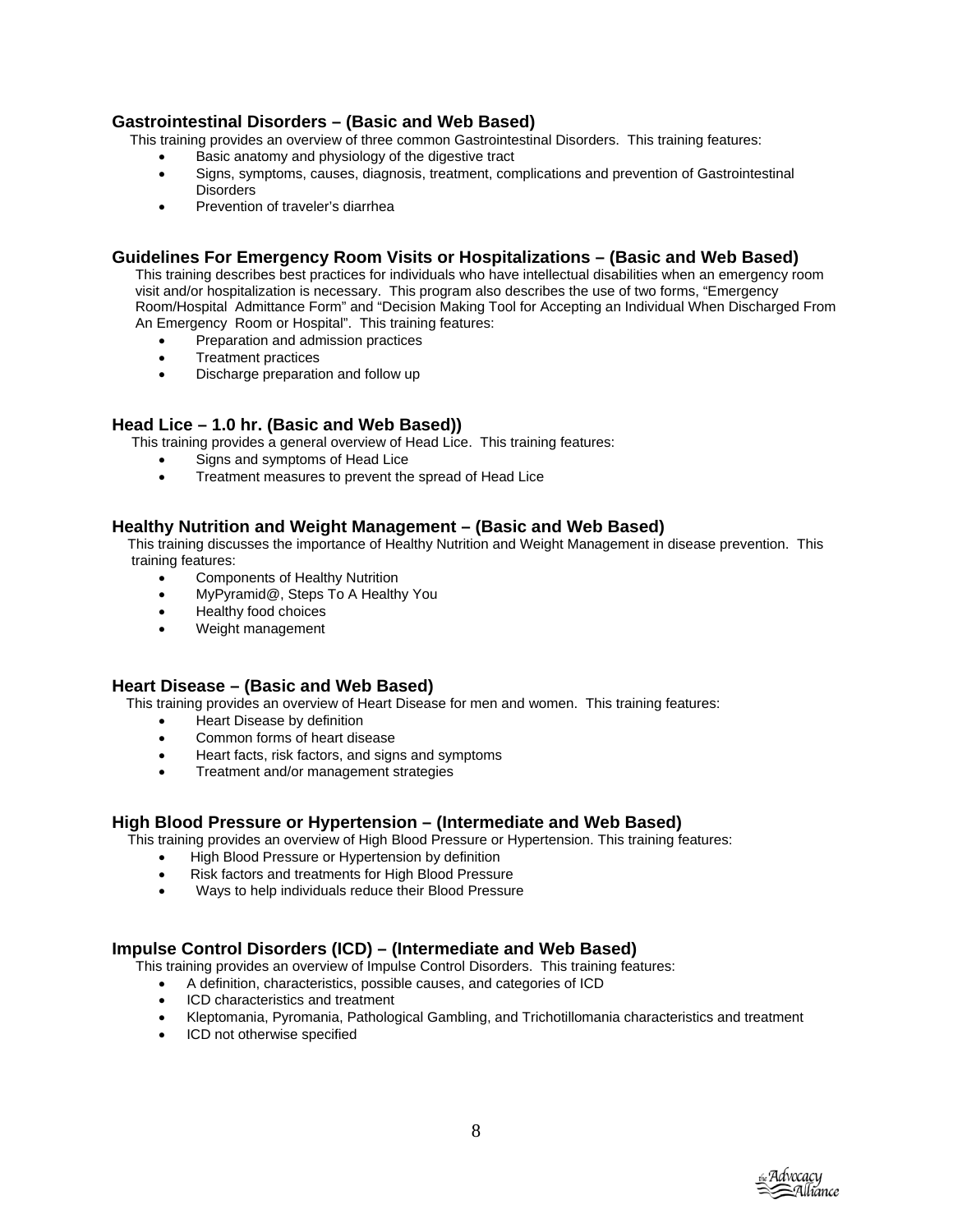## **Intellectual Disability and Psychiatric Disorders – (Dual Diagnosis Series)**

 This training provides and overview of anxiety, mood, psychotic and personality and substance abuse and dependence disorders from a Dual Diagnosis standpoint. This training features:

- An introduction of DSM and DM-ID assessment
- Suggestions for Direct Support Professionals on how to support an individual with these diagnoses

## **Intermittent Explosive Disorder – (Basic and Web Based)**

This training discusses an overview of the psychiatric diagnosis of Intermittent Explosive Disorder (I.E.D.). This training features:

- Intermittent Explosive Disorder by definition
- Behavioral manifestations of aggression
- Treatment options

#### **Interpretation of Blood Work – (Basic and Web Based)**

 This training provides an understanding of why certain blood tests are performed and how often an individual should have blood levels drawn. This training features:

- White and red blood cells by definition
- Hemoglobin, hematocrit, and platelets discussion
- Various chemistry screens

## **Lyme Disease – (Basic and Web Based)**

This training provides a basic overview of Lyme Disease. This training features:

- Lyme Disease by definition
- Symptoms, causes, and risk factors
- Diagnostic and screening tests
- Treatment options and prevention strategies

## **Medical Errors: What You Don't Know – (Basic and Web Based)**

This training offers an overview of Medical Errors, one of the Nations's leading causes of death and injury. The training explains how Medical Errors are resulting from problems created by today's complex health care system. This training features:

- Medical errors by definition
- Medication errors, hospitalizations errors and surgical errors
- Best practices to identify, analyze, minimize effects, and sustain interest in medical errors

#### **Medication Errors – (Basic and Web Based)**

This training for direct care staff complements ODP's recently revised medication administration program. This training features:

- Medication Error by definition
- Importance of "standardization of medication administration"
- Basic principles of medication administration
- Importance of observation, documentation, and reporting medication side effects and errors
- Common elements that lead to medication errors
- Staff interventions that may help to reduce Medication Errors

## **Mental Health Therapy and Intellectual Disability – (Dual Diagnosis Series)**

 This training is designed to explain what mental health therapy is, why it is beneficial, the role of the team in the therapy process and the therapist's responsibility to the person and the team members. This training also features:

• Resources for locating and accessing mental health therapy from a Dual Diagnosis perspective

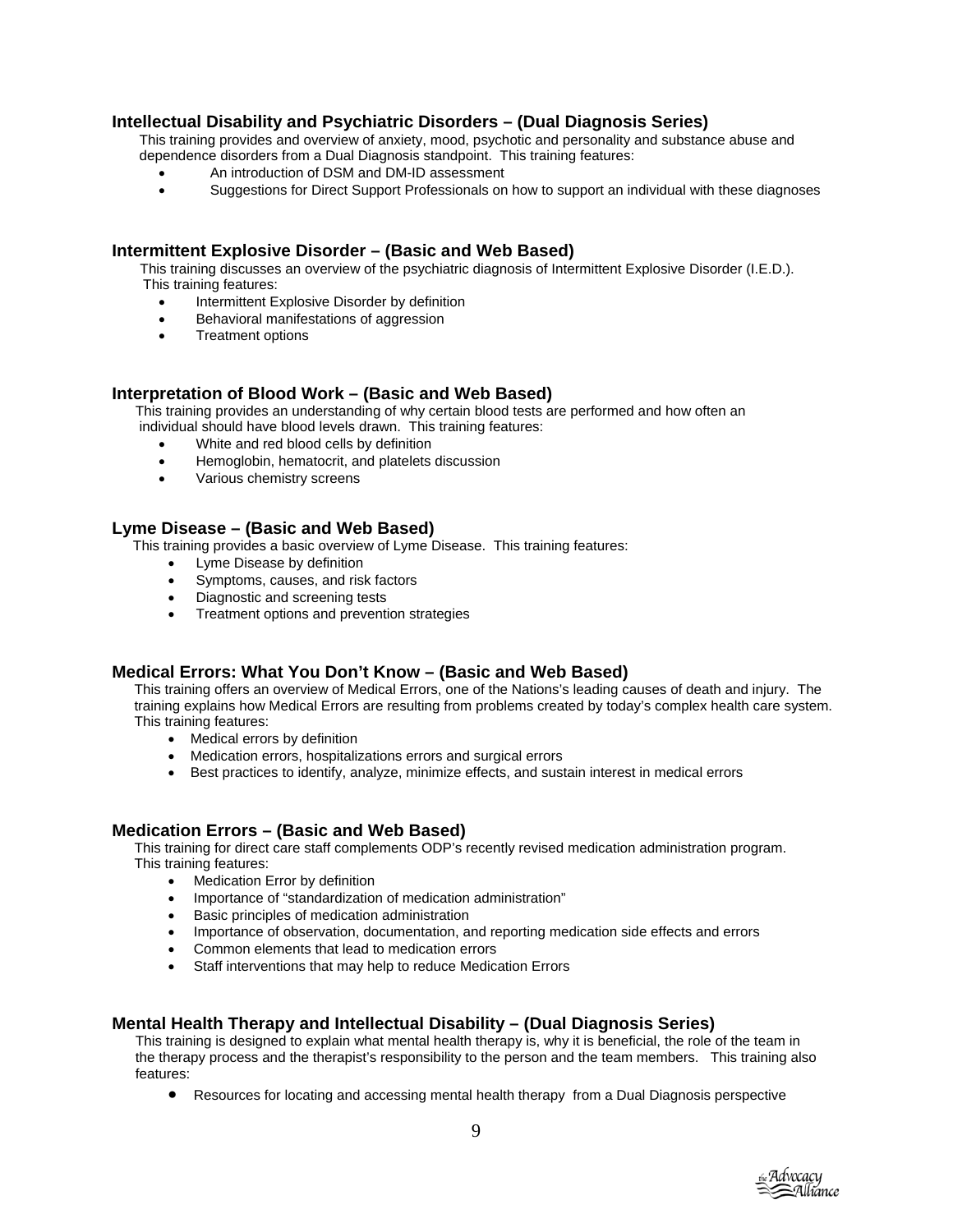## **Mental Health Wellness – (Dual Diagnosis Series)**

 This training identifies what mental health wellness is as well as ways in which an individual can achieve and maintain mental health wellness. Mental health wellness tools and supports such as Wellness Recovery Action Plans (W.R.A.P.) This training also features:

• Certified Peer Specialists outline and discussion

## **MRSA – Methicillin Resistant Staphyloccus Aureus – (Basic and Web Based)**

This training provides an overview of MRSA, a strand of bacterium for which common antibiotics are ineffectual. This training features:

- Evolution of MRSA into the community
- Colonisation versus infection
- Universal Precautions
- Preventative measures and screening

#### **Naming It: Mental Illness and People with an Intellectual Disability – (Dual Diagnosis Series)**

This training provides the learner with a better understanding of how "Naming It" is important to recovery. This training features:

- How to recognize the need for increased mental health supports for those with an intellectual disability
- The direct support professional ability to understand the role in advocacy and support for those with a Dual Diagnosis

#### **Non-Emergency Situations, Reportable – (Basic and Web Based)**

This training provides an overview of Reportable Non-Emergency Situations. This training features:

- Composition and control of the body's systems
- Signs and symptoms of non-emergency situations by body system
- Reporting of non-emergency situations by body system

#### **Obesity – (Basic and Web Based))**

This training discusses the causes, health risks, co-morbidities, and current treatment options for Obesity in adults.

The role of prevention is also discussed. This training features:

- Obesity by definition
- Common classifications of Obesity and means of determining Obesity
- Causes of Obesity in adulthood
- Co-morbidities associated with Obesity
- Current treatment/management options for Obesity

#### **Observing, Reporting, and Documentation – (Basic and Web Based)**

This training discusses an overview of Observing, Reporting, and Documenting behaviors of individuals with challenging behaviors. This training features:

- How to objectively report an observation
- What physical and mental health issues need to be reported
- How to support and individual through observing, reporting, and documenting challenging behaviors

#### **Obsessive Compulsive Disorder (OCD) – (Intermediate and Web Based)**

This training provides an overview of Obsessive Compulsive Disorder (OCD). This training features:

- OCD by definition
- Signs, symptoms, causes, risk factors, and complications
- Treatment and/or management strategies
- Ways to support individuals with OCD

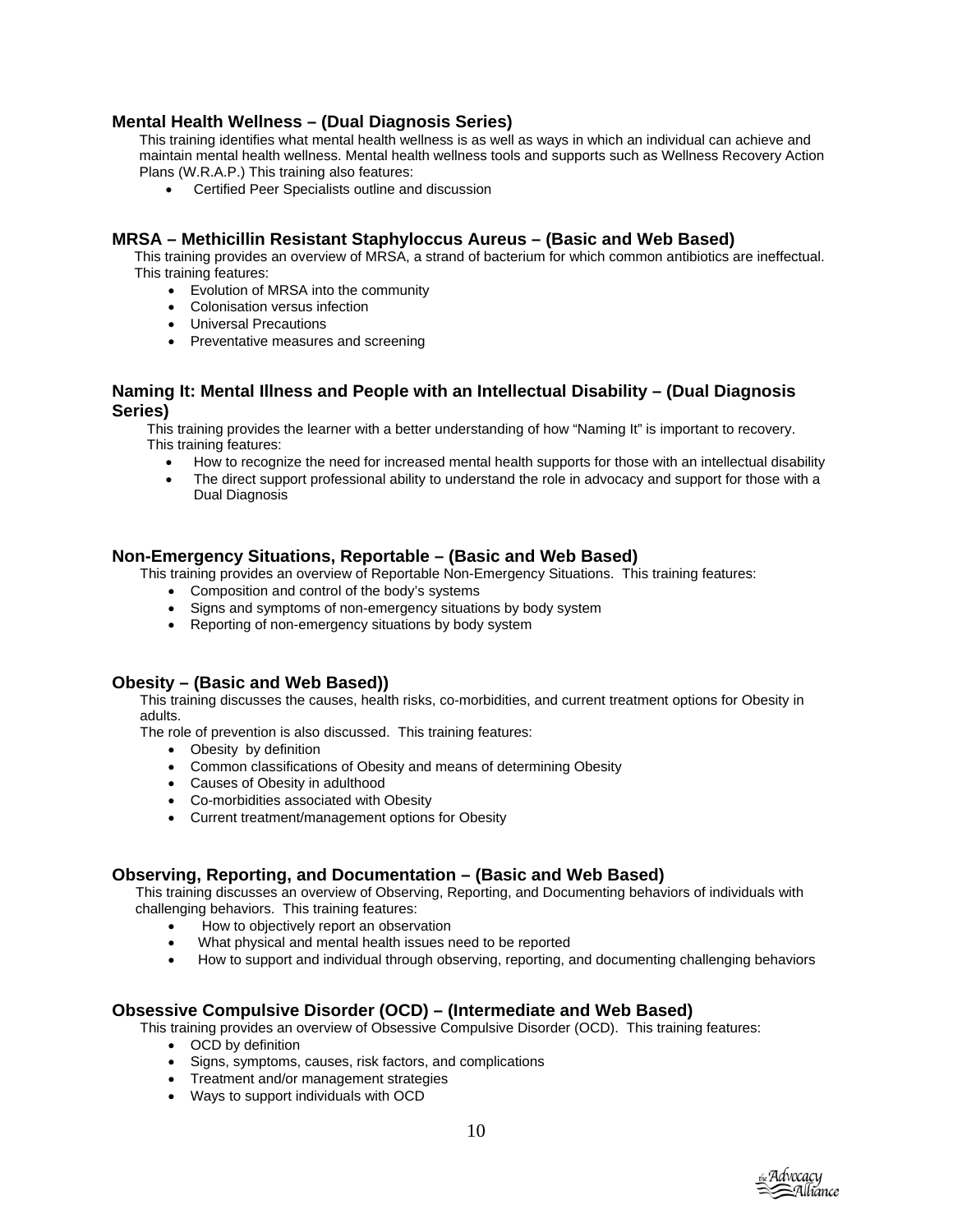## **Older Adults and Dual Diagnosis – (Dual Diagnosis Series)**

This training provides a discussion on how everyone is getting older, and why it is important for the Direct Support Professional to have an understanding of the health issues associated with the normal aging process. This session features:

- Aging from three perspectives as general information, body systems and mental health
- Support strategies for the aging process

## **Oral Care For Individuals With A Developmental Disability – (Basic and Web Based)**

This training outlines the principles of Oral Hygiene. This training features:

- Strategies for preparing for a successful oral care visit
- Challenges faced by individuals during oral care visits and corresponding strategies for care

## **Oral Hygiene (Basic and Web Based)**

This training provides information on the importance of oral hygiene, challenges, complications, and factors involved in oral hygiene access/ a virtual tour is included. This training features:

- The importance of good oral hygiene
- Types and nature of dental diseases
- The consequences of poor oral health
- How oral health related to overall health

#### **Osteoporosis – (Basic and Web Based)**

This training discusses an overview of Osteoporosis and the impact of positive lifestyle changes. This training features:

- Osteoporosis and Osteopenia by definition
- Risk factors related to Osteoporosis
- Interventions and lifestyles changes that may help prevent Osteoporosis
- Treatments for Osteoporosis
- Factors that increase the risk of Osteoporosis in individuals with developmental disabilities

#### **Overview of Syndromes – (Dual Diagnosis Series)**

This session is a pre-requisite for the Dual Diagnosis Curriculum. The Direct Support Professional needs to be aware that there are many syndromes which people with intellectual disabilities may have. This training features:

- A general syndromes discussion
- Medical conditions along with Behavioral phenotypes for specific syndromes

#### **Pain Management – (Intermediate and Web Based)**

This training provides an overview of Pain Management. This training features:

- Pain Management by definition
- Types of pain
- Pain symptoms assessment especially for individuals with cognitive impairments and/or limited verbal abilities
- General Pain Management options
- Differentiating between pain facts and pain myths

#### **Pancreatitis – (Intermediate and Web Based)**

This training provides an overview of acute and chronic Pancreatitis. This training features:

- Anatomy and physiology of the pancreas
- Risk factors, prevention, causes, treatment, and complications
- Ways to support an individual with Pancreatitis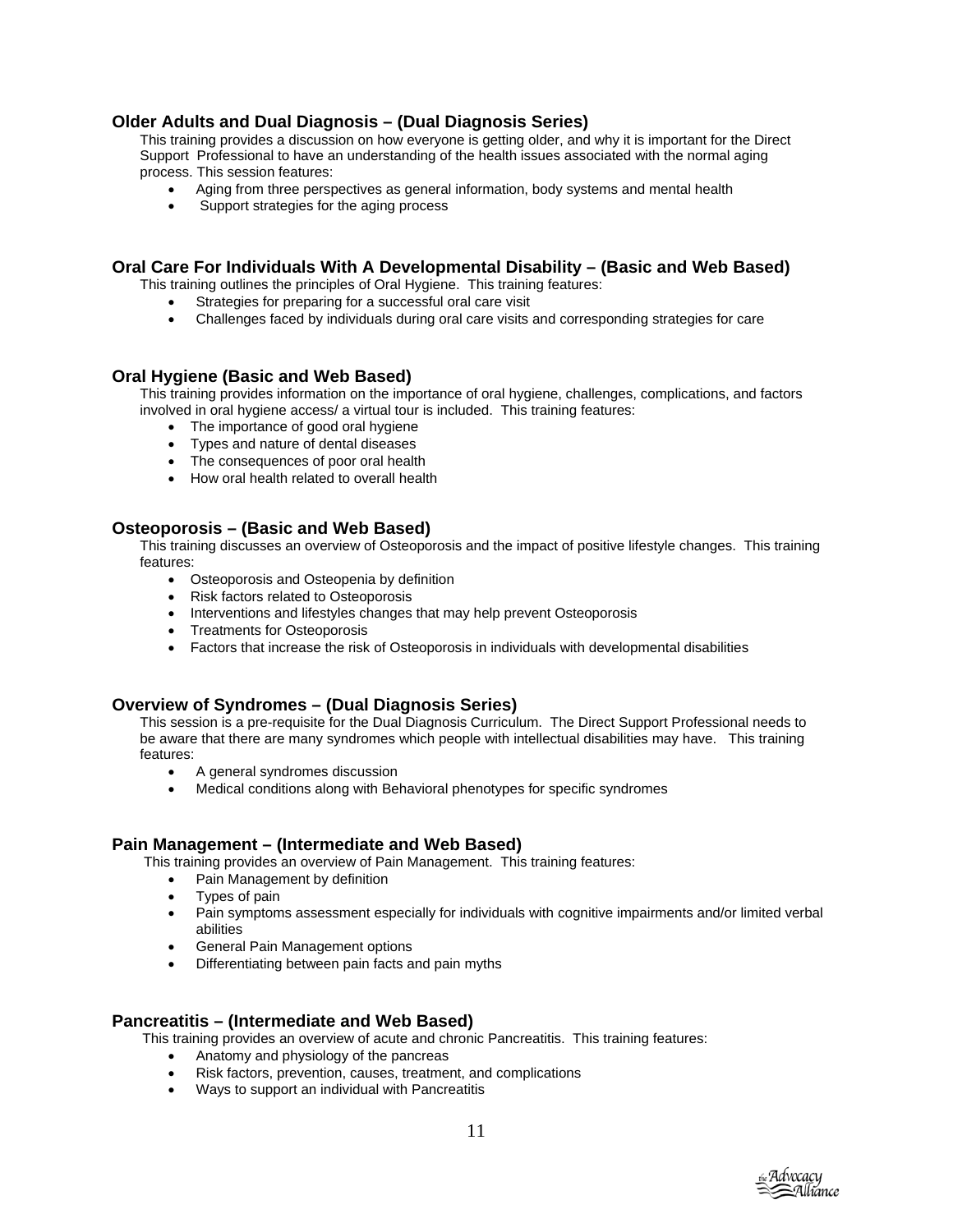## **Pandemic Influenza and Emergency Preparedness – (Basic and Web Based)**

This training discusses a history of Pandemic Influenza, characteristics, challenges, and employer operational guidelines during a pandemic. Levels of emergency preparedness are included. This training features:

- A definition of Seasonal, Avian, and Pandemic Influenza
- History of Pandemic Influenza
- Characteristics and challenges of a Pandemic
- How to maintain employer operations during a Pandemic
- How to assess levels of Emergency Preparedness

## **Parkinson's Disease – (Basic and Web Based)**

This training provides an overview of Parkinson's Disease, and explores the means to promote safety. This training features:

- Basic knowledge of the physiological causes of Parkinson's Disease
- Primary and secondary symptoms of Parkinson's disease
- Ways to assist individuals with Parkinson's Disease in activities of daily living
- Ways to promote a safe and healthy environment for individuals with Parkinson's Disease

#### **PICA – (Basic and Web Based))**

This training provides an overview of PICA, an eating disorder characterized by eating non-food items. This training features:

- PICA by definition
- The different theories of what causes PICA
- Warning signs of and medical harm from PICA
- What can be done to manage and control PICA

#### **Pneumonia Overview – (Basic and Web Based)**

This training provides a general overview of Pneumonia. This training features:

- Development of Pneumonia<br>• Prevention of an individual fr
- Prevention of an individual from developing Pneumonia
- Signs and symptoms of Pneumonia
- Risk factors for developing Pneumonia
- Treatment of Pneumonia

#### **Pneumonia Types and Treatment – (Basic and Web Based)**

This training provides information on the types of Pneumonia and the various treatments and best practices available. This training features:

- Signs and symptoms of the various types of Pneumonia
- Signs and symptoms of Pneumonia in individuals with developmental disabilities
- Strategies for treatment and prevention of Pneumonia

#### **Positive Behaviors Supports and Behavior Intervention Plans – (Basic and Web Based)**

This training provides an overview of positive behavior supports and behavior intervention plans. This training features:

- Challenging behaviors by definition
- Essential components of positive behavior supports
- The Functional Behavioral Assessment as a key component of the Behavioral Intervention Support Plan

#### **Professionalism: Beliefs, Attitudes and Behaviors (Basic and Web Based)**

This training addresses the importance of Professionalism and how it is (or is not) reflected in one's beliefs, attitudes and observed behaviors. This training features:

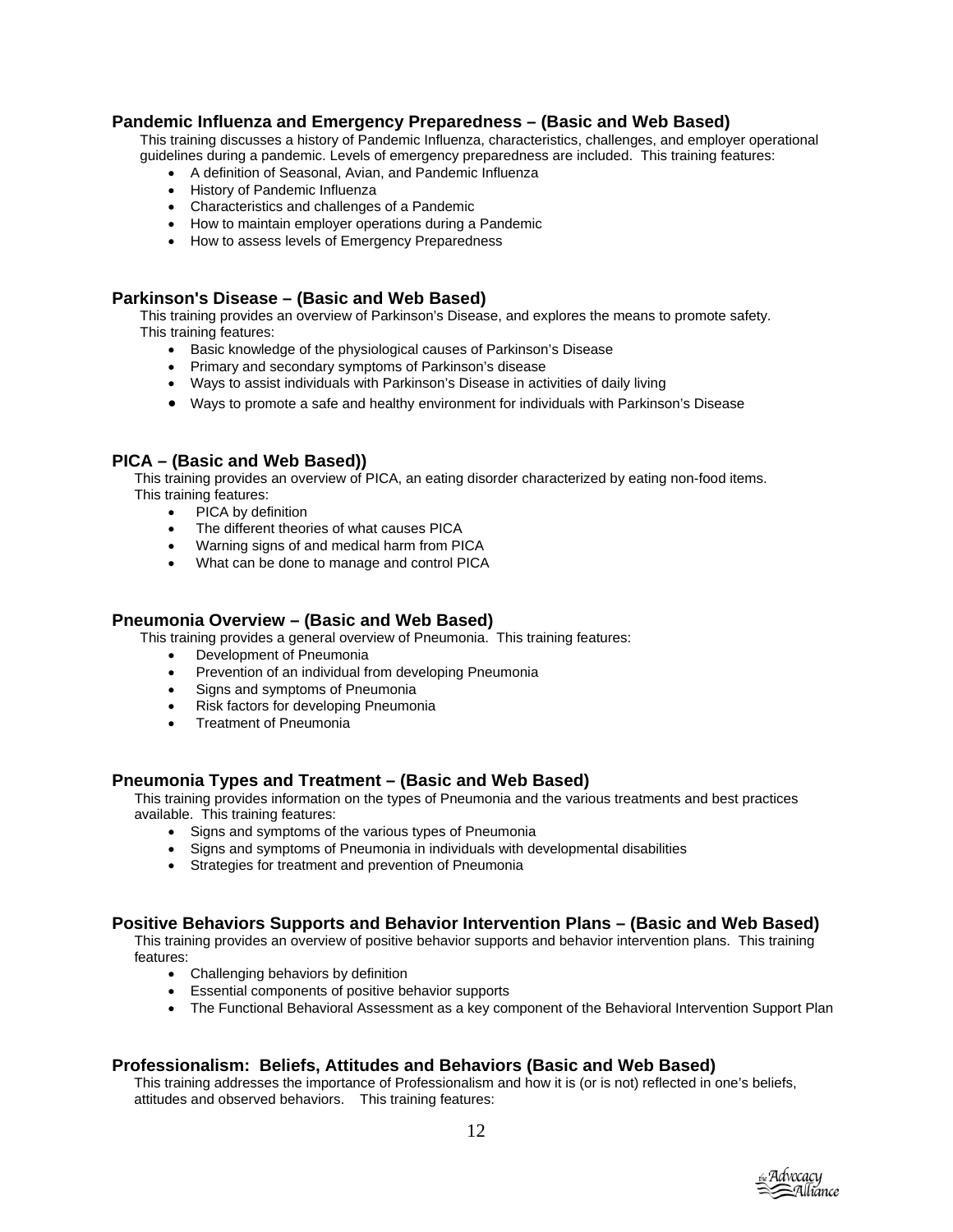- Professionalism by definition
- Key elements of Professionalism
- Guidelines for Professional Conduct by the American Association on Intellectual and Developmental Disabilities (AAIDD)

## **Psychotropic Drugs an Overview – (Basic and Web Based)**

This training provides an overview of the medication category of Psychotropic Medications. This training features:

- Frequently prescribed Psychotropic Medications
- The purpose for prescribing Psychotropic Medications
- Common side effects of Psychotropic Medications
- The importance of therapeutic blood level monitoring
- Medications requiring therapeutic blood level monitoring

## **Psychotropic Medication – (Dual Diagnosis Series)**

This training provides an overview and ability to identify different classes of psychotropic medications and related psychiatric disorders. The training features:

• The importance of baseline as it relates to observing and recognizing target symptoms of mental illness

## **Relationships and Boundaries – (Intermediate and Web Based)**

This training focuses on Relationships and Boundaries of relationships. This training features:

- Relationships and Boundaries by definition
- The importance of healthy relationships to a person's quality of life
- Healthy and unhealthy relationships in regard to an individual's boundaries
- Use of assertiveness training to change boundaries in a relationship

#### **Respiratory Complications – (Basic and Web Based)**

This training provides an overview of common respiratory illness and diseases. This training features:

- A summary of the anatomy of the respiratory system
- Signs and symptoms of respiratory diseases
- Treatments for common respiratory diseases
- The seriousness of respiratory illnesses and complications
- Preventative measures and their benefits

#### **Retts Syndrome – (Basic and Web Based)**

This training provides an overview of Retts Syndrome, a neurological disorder resulting in developmental disabilities and developmental degeneration. This training features:

- Diagnostic and supportive criteria for Retts Syndrome
- Long term care for persons with Retts Syndrome
- Common complications of Retts Syndrome

## **Sexuality and Sexual Expressions in Persons with Developmental Disabilities – (Basic and Web Based)**

This training provides a general overview on the goals and benefits of Sexuality Education. This training features:

- Physical Sex, Emotional Issues, and Sexual Expression
- Rights and Health Benefits of Sexual Expression
- Sexual Pharmacology
- A Sexuality Curriculum for Persons with Developmental Disabilities

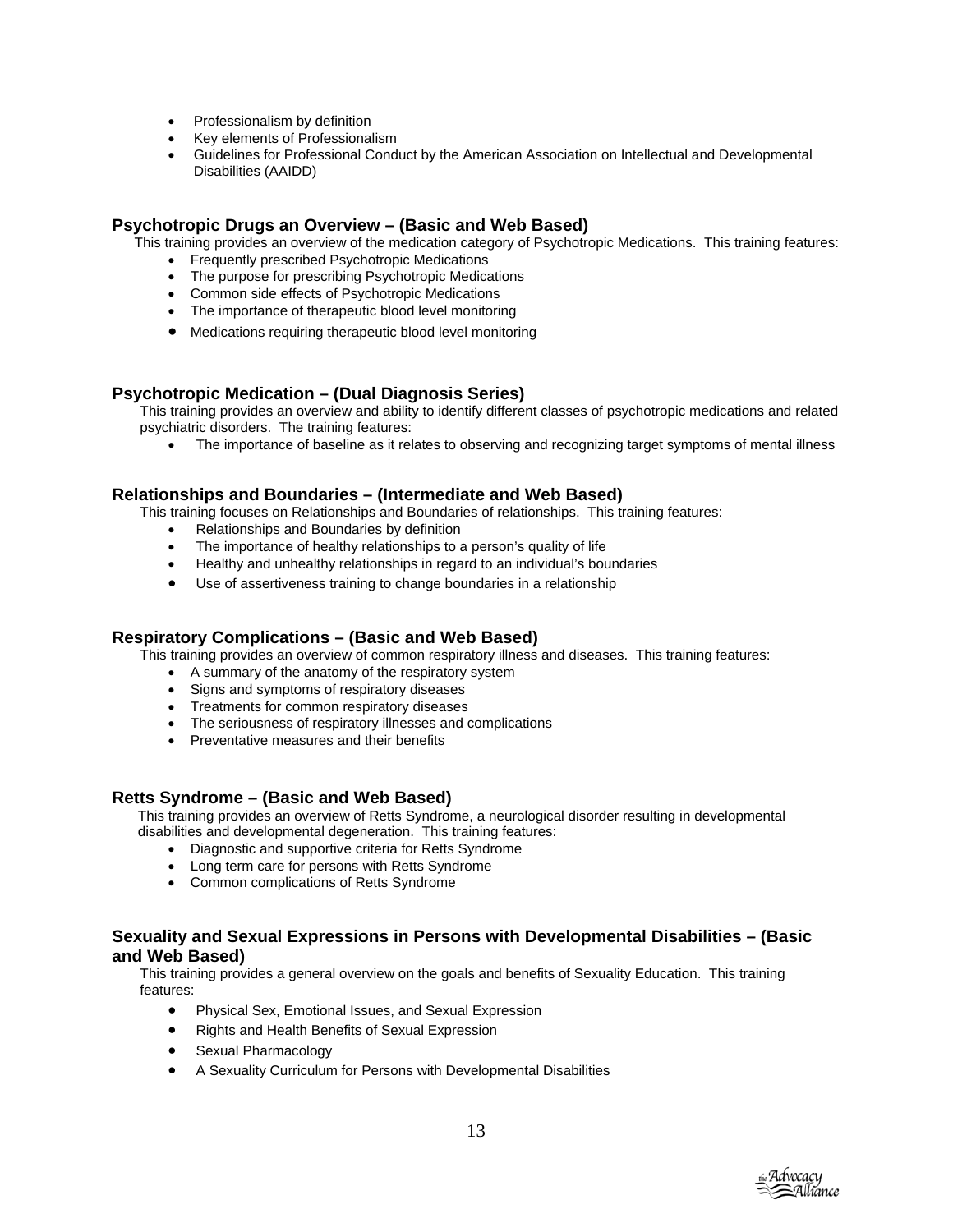## **Signs and Symptoms of Physical Illness – (Dual Diagnosis Series)**

This session is a pre-requisite for the Dual Diagnosis Curriculum. The Direct Support Professional will be able to give examples of why individuals with intellectual disability are more at risk for unrecognized illnesses or injuries. This training features:

- How physical health concerns are communicated behaviorally
- The importance of observation, written and verbal communication
- Interactive components as case studies

#### **Stress Management – (Basic and Web Based)**

This training discusses an overview of Stress Management including ways to cope with or manage Stress. This training features:

- Stress Management by definition
- Acute versus chronic Stress
- Psychological effects of Stress
- Physical effects of Stress on major body systems
- Coping strategies

#### **Stress Management for the Direct Support Professional – (Dual Diagnosis Series)**

This training provides the learner with an understanding of the causes of stress and its effects on the body systems. The training features:

- Information to help cope with stress and reduce its effects in life
- How to incorporate stress reduction techniques into daily life

#### **Summer Safety – (Basic and Web Based)**

This training provides an overview of issues surrounding Summer Safety. This training features:

- Dehydration, heat exhaustion, and heat stroke by definition
- Risk factors for heat related illness
- Medications affecting heat regulation
- Prevention strategies
- Drug-induced photosensitivity
- Skin cancers
- Allergic reactions to stinging insects and anaphylaxis

## **Target Symptoms of Mental Illness versus Behavior – (Dual Diagnosis Series)**

This training provides the learner with an understanding of the complexity of identifying target symptoms of a mental illness versus behaviors. The training features:

• A discussion on both physical and environmental considerations when deducing the etiology of observable behaviors

## **The Role of Everyday Lives and Recovery – (Dual Diagnosis Series)**

This training provides an overview for Direct Support Professionals to discuss the importance of empathy, trust and rapport in the caregiver process. The training features:

- 
- The 14 components of Everyday Lives and how they relate to the role of the Direct Support Professional

## **Tube Feedings – (Basic and Web Based)**

This training provides an overview of Tube Feedings. This training features:

- Purpose of Tube Feedings
- Short term and long term Tube Feedings
- Processes related to conditions requiring Tube Feeding
- Complications of Tube Feedings

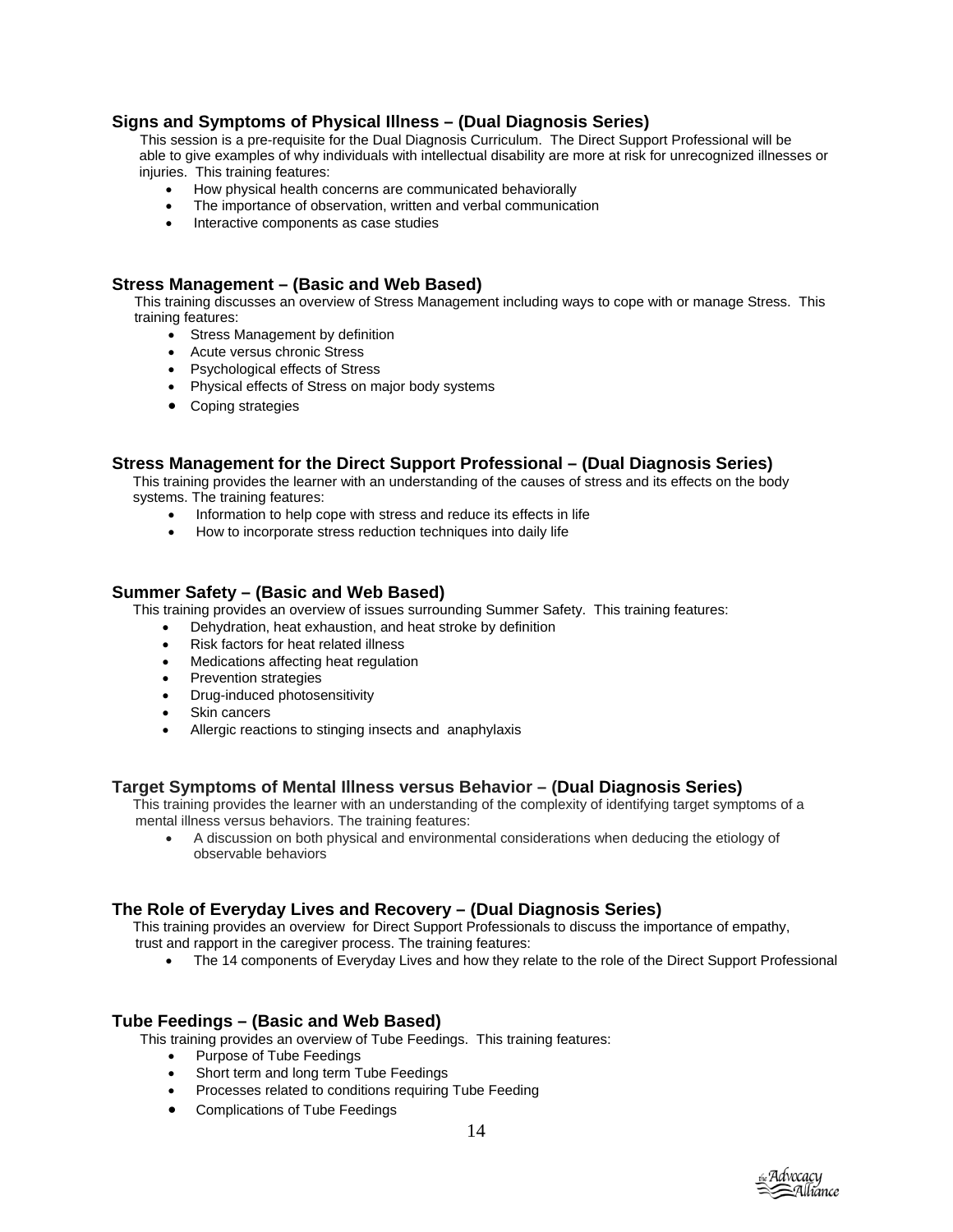## **Tuberculosis – (Basic and Web Based)**

This training provides an overview of Tuberculosis. This training features:

- Ways to prevent contracting Tuberculosis
- Common symptoms of Tuberculosis
- Treatment of Tuberculosis

## **Understanding Brain Injury – (Basic and Web Based)**

This training provides an overview of Understanding Brain injuries. This training features:

- Symptoms of a possible Brain Injury
- Major causes of Brain Injury
- Ways to prevent traumatic Brain Injury

## **Understanding Trauma-Informed Care and Stressful Life Events – (Dual Diagnosis Series)**

This training provides needed information regarding the understanding of trauma and how it relates to people with an intellectual disability. This training features:

- A discussion on the signs and symptoms of trauma and impact consideration.
- A discussion on the development of a trauma-informed provider system with recommendations specifically designed to develop a trauma sensitive environment

## **Universal Precautions – (Intermediate and Web Based)**

This training provides an overview of Universal Precautions. This training features:

- Routes of transmission by infected agents
- Elements required for the spread of infection
- Protective barriers to prevent transmission of infected agents

#### **The Urinary System and Catheter Care – (Basic and Web Based)**

This training provides information on the Urinary System and Catheter Care. This training features:

- How the Urinary System works
- What can go wrong with the urinary tract
- What is urinary incontinence and retention
- How a urinary catheter works

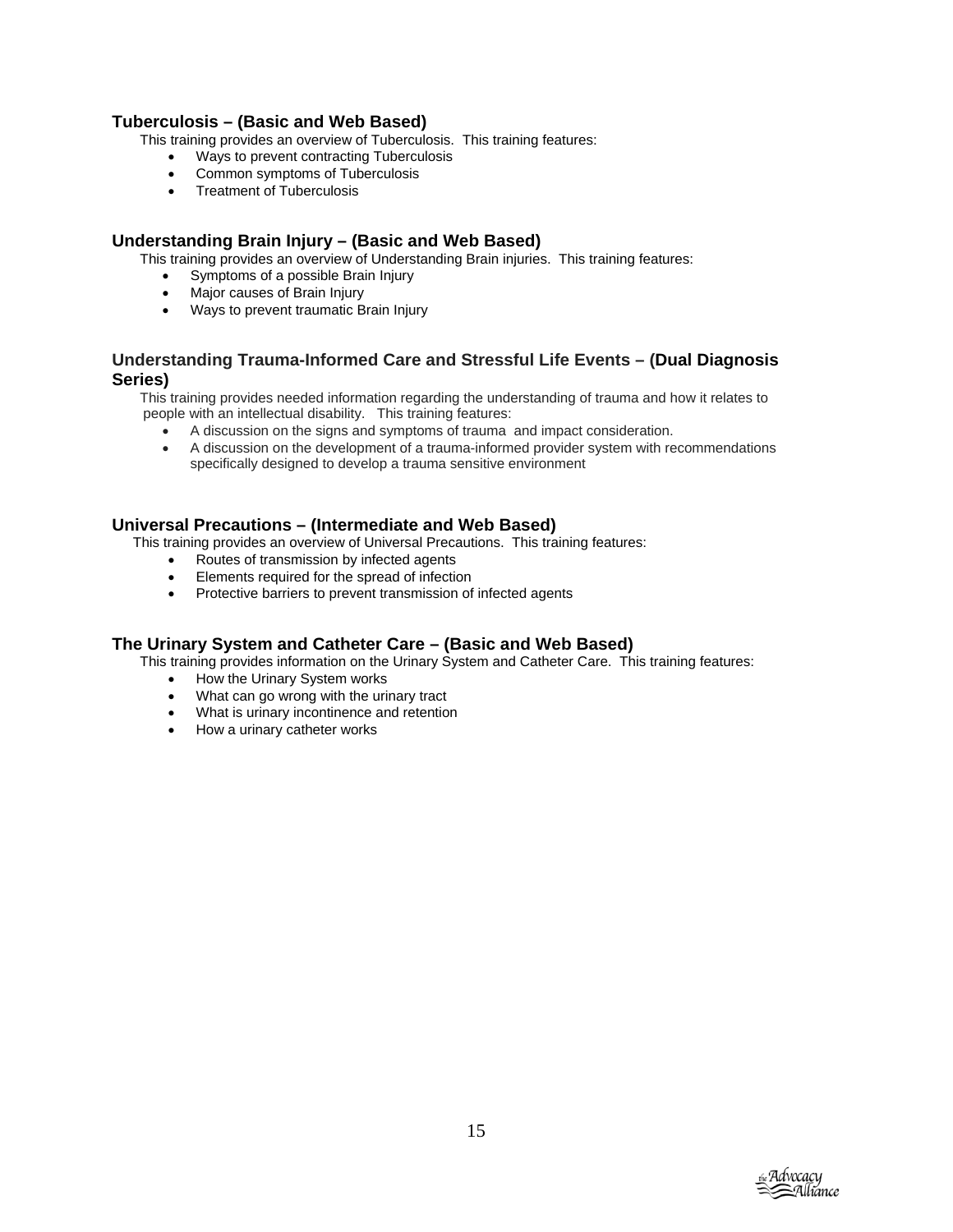# **Consumer Educational Programs**

## **Dental Awareness – (Basic)**

• This training describes healthy versus unhealthy dental conditions, which includes an interactive game. Consumers will learn about dental abnormalities, prevention and treatment strategies, including proper oral care.

#### **Emergency Preparedness for Consumers – (Basic and Web Based)**

• This training provides an overview of Emergency Preparedness for Consumers. The training features personal emergencies, types of disasters common to our area, the importance of emergency preparedness, disaster kits, and what to do before and during disaster situations.

## **Food Safety – (Basic)**

• This training utilizes the story of **Mr. Bac** to teach consumers the importance of handwashing, the four steps in keeping food safe, and how to help from getting sick by taking care of the food you prepare and eat and the area where food is prepared.

## **Grooming – (Basic)**

• This video-based, gender-specific training provides detailed information on basic grooming.

## **Hand Washing – (Basic)**

• This training instructs consumers in effective handwashing technique, explains how handwashing can help prevent the spread of "germs", and teaches when it is most important to wash your hands. The program includes a return demonstration in handwashing by consumers.

## **Healthy Lifestyles for Consumers – (Basic)**

• This training provides an overview of Healthy Lifestyles for Consumers. It discusses My Pyramid, the importance of exercise and movement, and healthy heart and healthy bones.

## **Hydration – (Basic)**

• This training provides consumers with information regarding signs of dehydration, how much fluid intake is normal for healthy adults, beverages to avoid, and the importance/benefits of drinking water.

## **Hygiene – (Basic)**

• This video-based, gender-specific training provides detailed information on basic hygiene.

## **Identifying Pain – (Basic)**

• This training provides basic information regarding where one can feel pain and what to do if one has pain. Prompt communication when one is in pain (either verbally or non-verbally) is emphasized.

#### **Nutrition – (Basic)**

• This training discusses basic components to a healthy diet, including a brief explanation of the current food pyramid. It describes healthy choices from the main food groups.

#### **Poison Awareness – (Basic)**

• This training teaches what poisons are and the forms that they come in. It includes illustrations showing where poisons are commonly found, how to identify poisons, how consumers can help "poison proof" their home.

## **Sexuality Curriculum for Persons with Developmental Disabilities – (Basic)**

- This training provides individuals a comprehensive sexuality curriculum. This training features
- Concepts of Human Development, Relationships, Personal Skills, Sexual Behavior & Health

## **Smokin g Cessation – (Basic)**

• This training teaches the systemic, physical change/damage that can occur when one is exposed to tobacco smoke, either directly or second hand.